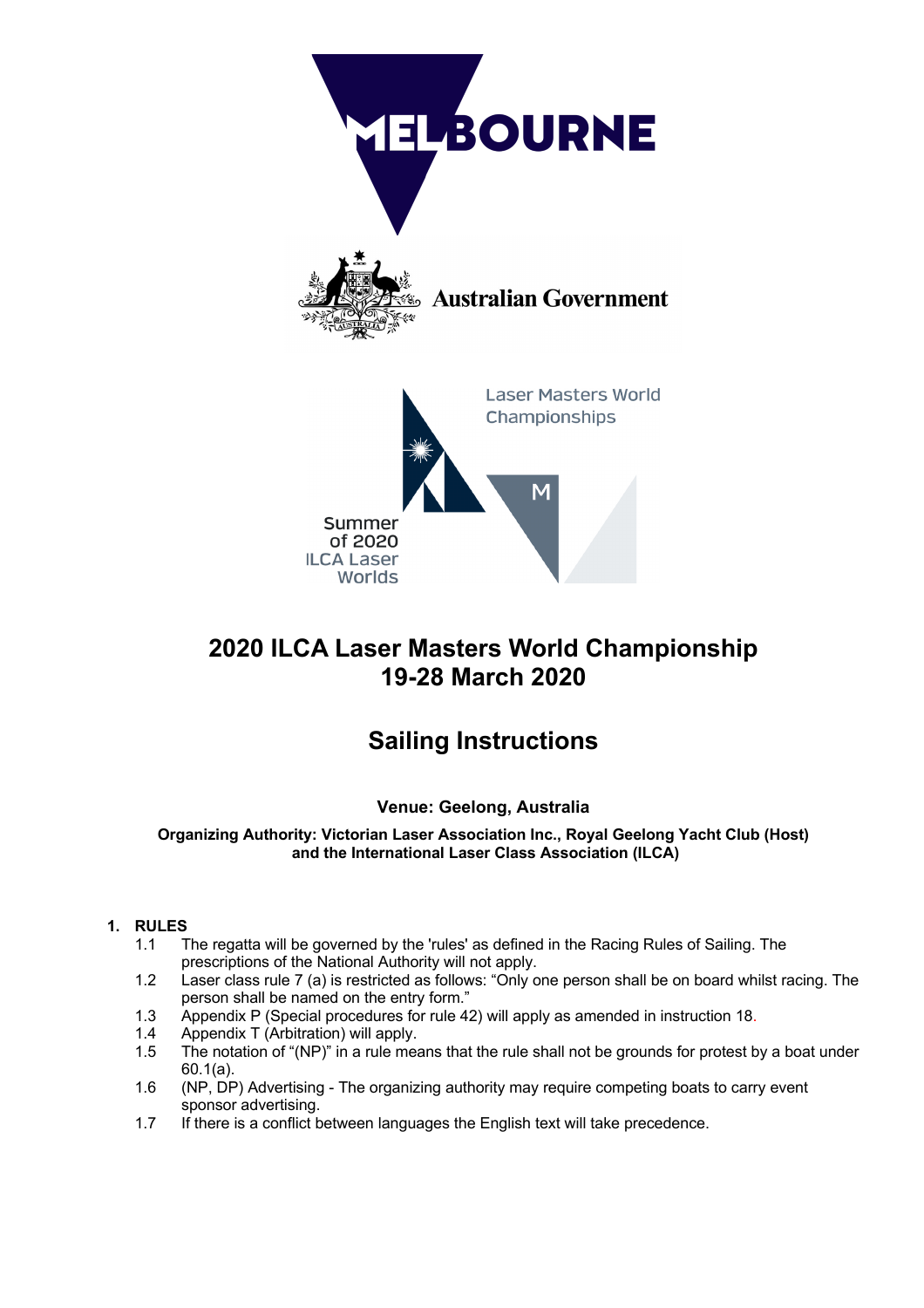## **2. NOTICES TO COMPETITORS**

- 2.1 Notices to competitors will be posted on the official notice board located adjacent to the RGYC slipway.
- 2.2 The race office is located at the Royal Geelong Yacht Club, 25 Eastern Beach Road, Geelong, Victoria, Australia.
- 2.3 The race office is open: 19-21 March from 0900 – 1200 & 1300 - 1800 22-28 March from 0900 until 30 minutes after the close of the protest time unless extended at the discretion of the race committee.

## **3. CHANGES TO SAILING INSTRUCTIONS**

Any change to the sailing instructions will be posted before 0830 on the day it will take effect, except that any change to the schedule of races will be posted before the end of the last protest time limit or 2000, whichever is later, on the day before it will take effect.

## **4. REGISTRATION / EQUIPMENT INSPECTION**

- 4.1 Competitors shall register at the race office and complete all required registration and equipment inspection formalities before racing.
- 4.2 Information on equipment inspection will be posted on the official notice board. Boats shall be presented with all equipment that shall be used in the regatta, with the bottom mast, boom and all control lines rigged and with the sail and top section derigged ready for inspection.
- 4.3 Equipment inspection will take place at the boat park between the following dates and times: 19-20 March from 0900 – 1200 & 1300 – 1800 21 March from 0900-1200 Equipment inspection outside these times will only be possible at the discretion of the regatta
- equipment inspector and on payment of AUD 20. 4.4 Wet clothing, measurement and equipment checks may be made throughout the regatta at the discretion of the class representative, equipment inspector, race committee or the jury.

## **5. EQUIPMENT PROTESTS (NP, DP)**

- 5.1 Equipment protests will only be accepted from either the race committee, technical committee or jury. This changes RRS 60.1(a).
- 5.2 If a boat is sailed without a centreboard stopper, or with no mast retention line attached (class rule 3(b) xi), a scoring penalty of 30% of the score for did not finish rounded to a whole number (rounding 0.5 upward) of the number of entries will, without a hearing, be added to the boats score in the last completed race in which she was racing without a centreboard stopper or the retention line. However, she shall not be scored worse than DSQ. This changes RRS 63.1 and RRS A5.
- 5.3 If a sail, top mast, or bottom mast has been changed prior to a race without the permission required by instruction 6.2 the sailor will be disqualified without a hearing from the last completed race when the change was used. This changes RRS 63.1 and RRS A5.
- 5.4 For any other equipment protest, the jury may apply an alternative penalty to disqualification.

## **6. BOATS AND EQUIPMENT (NP, DP)**

- 6.1 Competitors shall use only one hull, sail, batten set, mast, boom, centreboard and rudder; all of which shall be identified during equipment inspection.
- 6.2 In the event of damage, boats and equipment may only be substituted with the written permission of the regatta equipment inspector. If the damage occurs less than two hours before the first scheduled start on a racing day, and before the start of the last race of the day, provisional verbal permission shall be obtained from the regatta equipment inspector, jury or race committee and the written permission of the regatta equipment inspector shall be applied for before the end of the protest time limit at the end of the day in which the substitution takes place
- 6.3 For the purposes of RRS G1.1, sails shall display the national letters of the World Sailing member national authority under which the entry was accepted (see NOR 2.1). This changes RRS G1.1.
- 6.4 Boats shall not be towed unless flag T is displayed ashore or on the race committee signal vessel. When flag T is displayed a tow shall not exceed 8 knots.
- 6.5 When ashore boats shall be kept in their assigned places at the venue.
- 6.6 Competitors ranked first, second and third each day may be required to wear coloured bibs/vests supplied by the organizing authority.
- 6.7 Boats may be required to display identification numbers.
- 6.8 Competitors may wear a heart rate monitor which shall not be capable of displaying, delivering, transmitting, receiving, calculating, correlating or storing information about wind speed, wind direction, boat speed or boat position.
- 6.9 Boats may be required to carry cameras, sound equipment or positioning equipment as specified and supplied by the organizing authority.
- 6.10 Access to the boat park may be restricted during certain hours including the hours of darkness.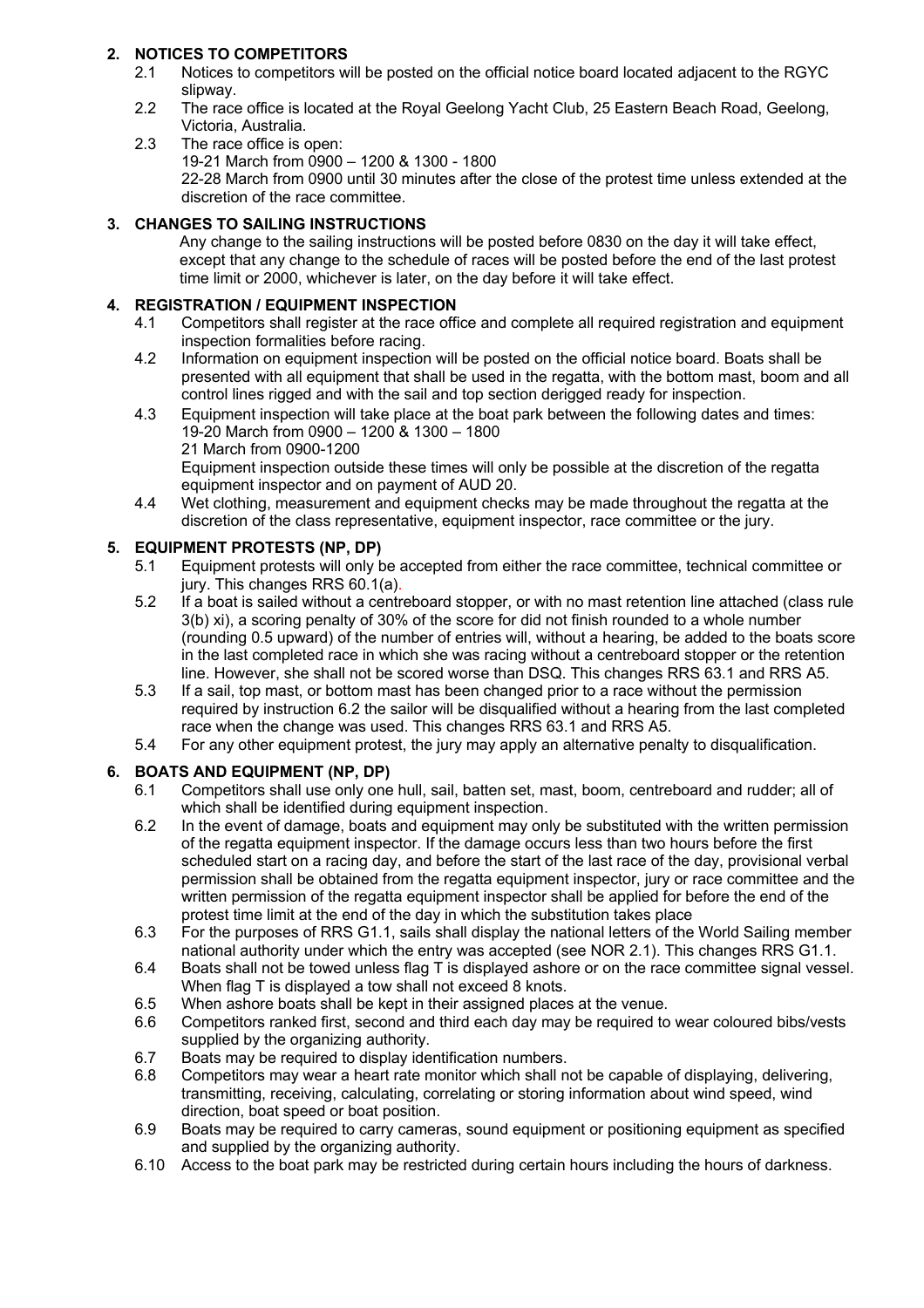## **7. RACE FORMAT**

- 7.1 The Standard rig/age group entries will each sail as single fleets.
- 7.2 The Radial Apprentice and Radial Legends will sail together as a single fleet.
- 7.3 The Radial Masters, Radial Grand Masters and Radial Great Grand Masters will each sail as a single fleet.

## **8. SCHEDULE**

- 8.1 19 March 0900-1200 & 1300-1800 Registration, Equipment Inspection, Charter Boat allocation 20 March 0900-1200 & 1300-1800 Registration, Equipment Inspection, Charter Boat allocation 21 March 0900-1200 Registration, Equipment Inspection, Charter Boat allocation
	- Practice race at 1430 followed by a 1830 opening ceremony.
	- 22 March 2 races back to back, (Qualifying series)
	- 23 March 2 races back to back, (Qualifying series)
	- 24 March 2 races back to back, (Qualifying series) and buffet meal
	- 25 March Reserve day
	- 26 March 2 races back to back, (Qualifying/final series)
	- 27 March 2 races back to back, (Qualifying/final series)
	- 28 March 2 races back to back, (Qualifying/final series) followed by charter boat return, and an 1830 prize giving party. and buffet meal.
- 8.2 The time of the first warning signal for the practice race will be 1430.
- 8.3 The time of the first warning signal on 22-27 March will be 1400.
- 8.4 The time of the first warning signal on 28 March will be 1200.
- 8.5 Each day succeeding races will be started as soon as practicable after the finish of the previous race.
- 8.6 Any race whose warning signal is not given by 1500 on the last day of the regatta will be abandoned and not resailed.
- 8.7 The schedule may be changed to sail more than two races a day.

## **9. FLEET IDENTIFICATION (NP, DP)**

- 9.1 While racing each boat shall display a colored band corresponding to the fleet to which she has been assigned. The band shall be placed on the bottom mast between the boom vang fitting and the boom.
- 9.2 The colored bands will be issued at registration and if bands are lost or damaged spares will be available at the race office.

#### **10. SIGNALS MADE ASHORE and RACING AREA**

- 10.1 Signals made ashore will be displayed on the flag pole located at the north west corner of the property in front of the main RGYC club house.
- 10.2 The approximate position of the two racing areas (Northern & Southern) is displayed on the official notice board.
- 10.3 Assignment of classes to racing areas will be posted on the official notice board in accordance with instruction 3.
- 10.4 The radial class flag is a green flag with the laser emblem and standard class flag is a white flag with the laser emblem.
- 10.5 When a signal ashore is displayed over a class flag and fleet flag(s) it shall apply to that class/fleet(s) only.
- 10.6 Flag G displayed with two sounds (one when removed) means "No boat shall go afloat until this signal is removed. The first warning signal will be made not less than 45 minutes after flag G is removed.
- 10.7 When flag AP is displayed ashore, '1 minute' is replaced with 'not less than 45 minutes' in the race signal AP.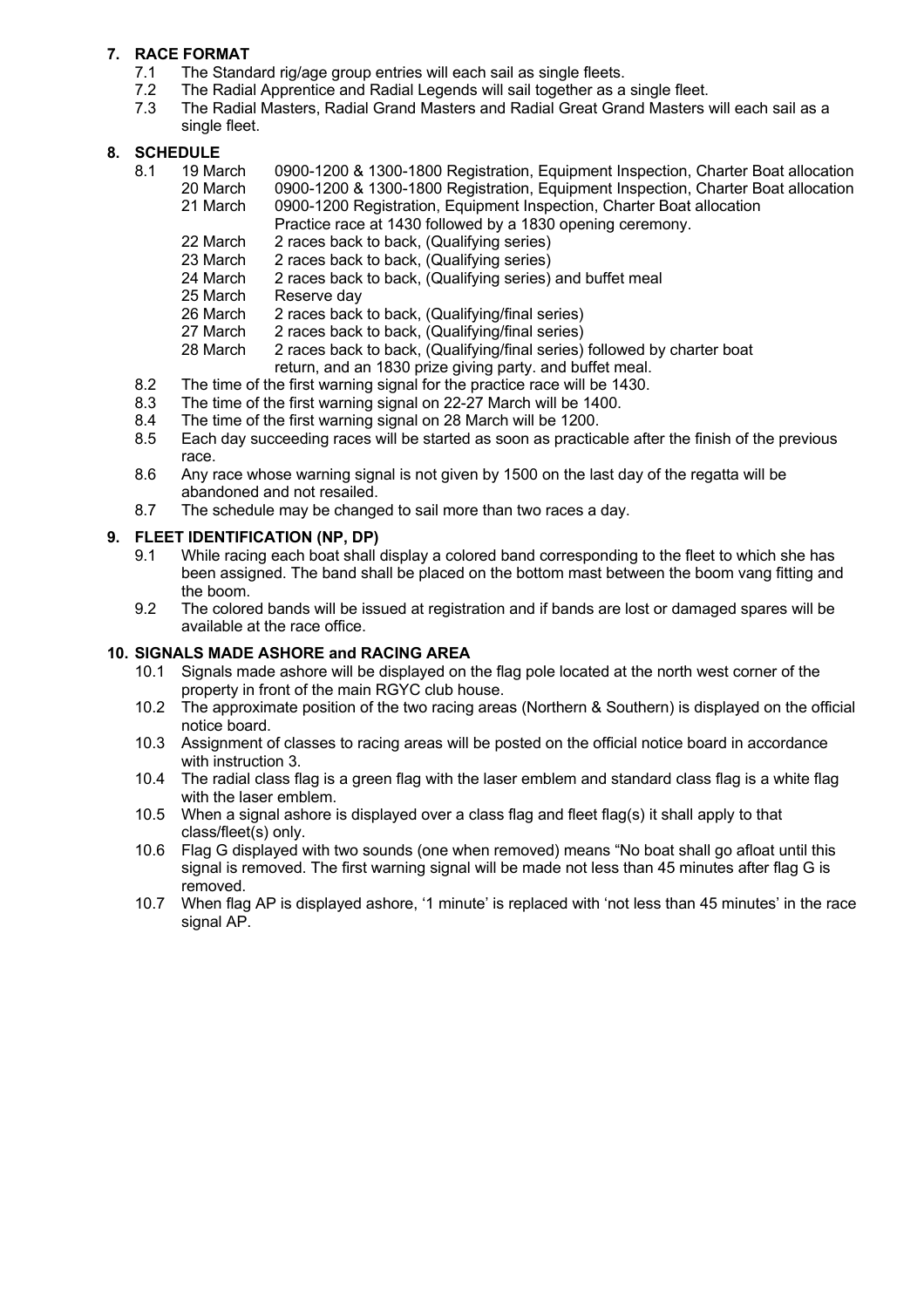#### **11. THE COURSES**

11.1 The diagram shows the courses, the order in which marks are to be passed and the side on which each mark is to be left.

> **Outer: …………..1, 2, 3S/3P (gate), 2, 3S/3P (gate), 5, FINISH Inner: .................1, 1A, 4S/4P (gate), 1, 2, 3S/3P (gate), 5, FINISH**



- 11.2 No later than the warning signal, the race committee signal vessel will display the approximate compass bearing of the first leg.
- 11.3 The length of the course will be set for a target time of 50 minutes. Failure to meet the target time will not be grounds for redress under RRS 62.1(a).
- 11.4 The course may be shortened to finish at a rounding mark or a gate provided 4 or more legs have been sailed on an outer course and at least 3 or more legs have been completed on an inner course (excluding the leg between mark 1 and mark 1A).

#### **12. MARKS**

#### **Radials**

- 12.1 Course marks 1, 2, 3s, 3p and 5 will be yellow cylinders.
- 12.2 Course marks 4s and 4p will be yellow cones.
- 12.3 Course mark 1A will be a yellow pencil mark.
- 12.4 New marks will be yellow cylinders with a band
- 12.5 The starting marks will be committee boats with orange flags at each end.<br>12.6 The finishing line marks will be a committee boat with a blue flag at the sta
- The finishing line marks will be a committee boat with a blue flag at the starboard end and a committee boat with a blue flag or a black cone at the port end.

#### **Standards**

- 12.7 Course marks 1, 2, 3s, 3p and 5 will be pink cylinders.
- 12.8 Course marks 4s and 4p will be orange cylinders.
- 12.9 Course mark 1A will be a yellow pencil mark.
- 12.10 New marks will be pink cylinders with a band.
- 12.11 The starting marks will be committee boats with orange flags at each end.
- 12.12 The finishing line marks will be a committee boat with a blue flag at the starboard end and a committee boat with a blue flag or a black cone at the port end.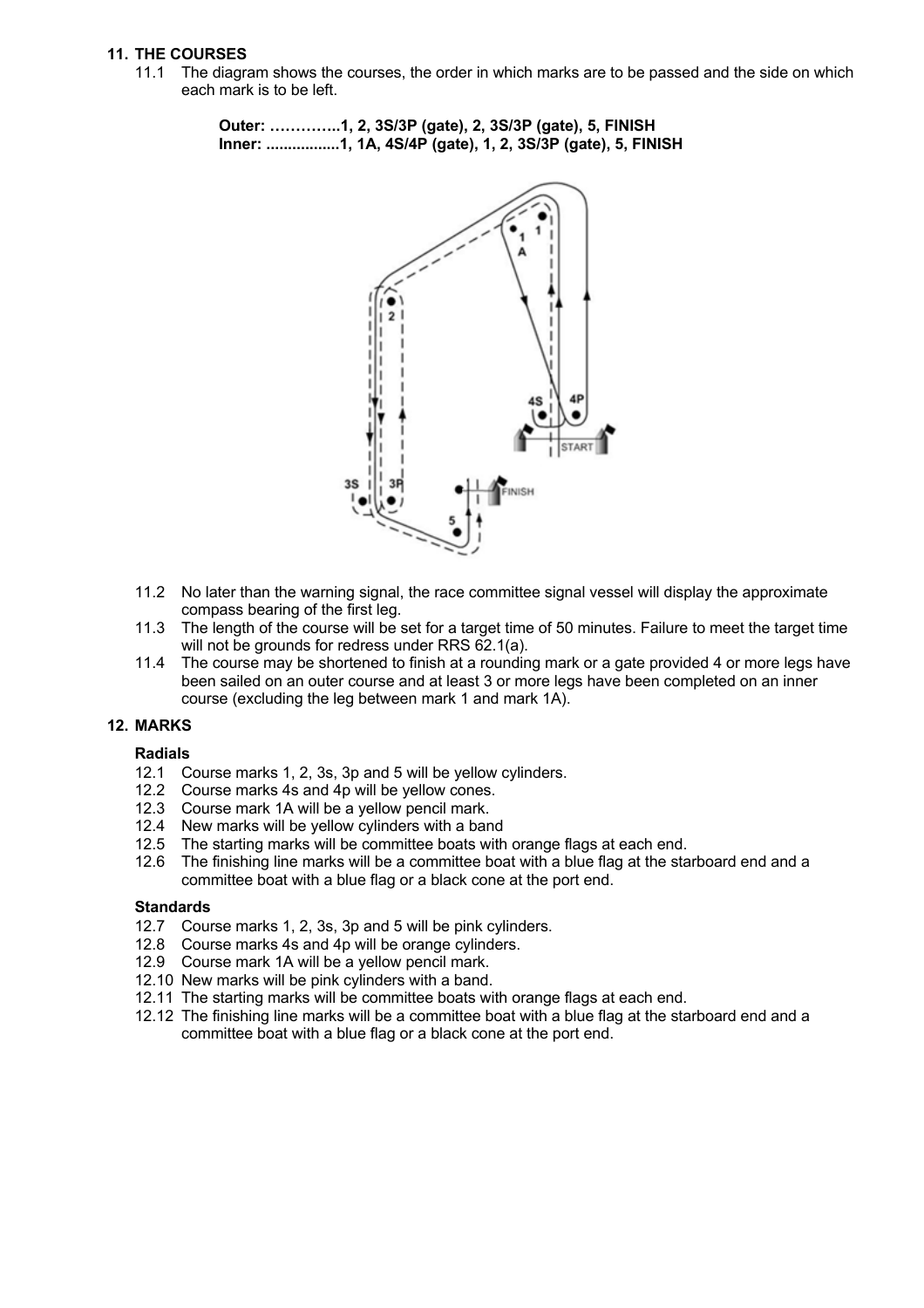## **13. THE START**

- 13.1 To alert boats that a race or sequence of races will begin soon, the orange starting line flags will be displayed with one sound at least five minutes before a warning signal is made.
- 13.2 The warning signal for the subsequent starts will be made as soon as practicable after the previous start.
- 13.3 Start Sequence and Fleet Flags

| <b>Radial Fleets</b>                               | <b>Start Sequence</b><br><b>Fleet Flags</b> |                       | Course |
|----------------------------------------------------|---------------------------------------------|-----------------------|--------|
| <b>Radial Apprentice Masters</b><br>Radial Legends | Green<br>White                              | 1 <sup>st</sup> Start | Outer  |
| <b>Radial Masters</b>                              | Red                                         | 2 <sup>nd</sup> Start | Outer  |
| <b>Radial Grand Masters</b>                        | Blue                                        | 3 <sup>rd</sup> Start | Inner  |
| <b>Radial Great Grand Masters</b>                  | Yellow                                      | 4 <sup>th</sup> Start | Inner  |

| <b>Standard Fleets</b>              | <b>Fleet Flags</b> | <b>Start Sequence</b> | <b>Course</b> |  |
|-------------------------------------|--------------------|-----------------------|---------------|--|
| <b>Standard Apprentice Masters</b>  | Green              | 1 <sup>st</sup> Start | Outer         |  |
| <b>Standard Masters</b>             | Red                | 2 <sup>nd</sup> Start | Outer         |  |
| <b>Standard Grand Masters</b>       | Blue               | 3 <sup>rd</sup> Start | Inner         |  |
| <b>Standard Great Grand Masters</b> | Yellow             | 4 <sup>th</sup> Start | Inner         |  |

- 13.4 The starting line will be between staffs or a staff and a mast displaying orange flags on the starting marks.
- 13.5 (DP, NP) Boats whose warning signal has not been made shall avoid the starting area during start sequences for other fleets.
- 13.6 A boat starting later than four minutes after her starting signal will be scored DNS. This changes rules A4 and A5.

#### **14. STARTING PROCEDURE**

- 14.1 Races will be started using either RRS 30.3 (U Flag Rule), or RRS 30.4 (Black Flag Rule).
- 14.2 RRS 30.4 (Black Flag Rule) is supplemented as follows;
	- (a) Sail numbers will be displayed for at least three minutes. A long sound signal will be made when the numbers are initially displayed. A boat whose number is so displayed shall leave the racing area, defined in instruction 14.2(b) before the new preparatory signal. If she fails to do so, she is liable to be scored DNE.
	- (b) Before the starting signal, the racing area is the area within 100 metres of the starting line. After the starting signal, the racing area is the area within an imaginary line drawn 100 metres outside any point where a boat might sail during normal racing and includes the area bounded by marks 1, 2, 3 and 4 at all times when any boat of any fleet is still racing.
	- (c) When the race committee decides that its application of RRS 30.4 might entitle a boat to redress under RRS 62.1(a), it may decide not to display her sail number and not disqualify her. This changes RRSs 30.4, 60.2 and 63.1.

#### **15. CHANGE OF THE NEXT LEG OF THE COURSE**

A change of the next leg of the course will first be attempted by changing the position of the original mark(s). When this is not possible the course will be reset using one or more new marks (described in instruction 12). When new marks are already in use, the course may be further reset using the original mark(s). Any action or no action by the race committee under this instruction will not be grounds for redress under RRS 60.1(b).

#### **16. ABANDONING A RACE**

Under RRS 32.1, the race committee may abandon the race because of a major wind shift or irregular winds or when the wind speed drops below 5 knots (2.5 m/s) as measured by the race committee. Any action or no action by the race committee under this instruction will not be grounds for redress under RRS 60.1(b).

#### **17. THE FINISH**

The finishing line will be between a staff or mast displaying an blue flag on a race committee vessel at the starboard end and a staff displaying a blue flag on a race committee vessel or the course side of a finishing mark at the port end, except when RRS 32.2 'Shortening Course' applies.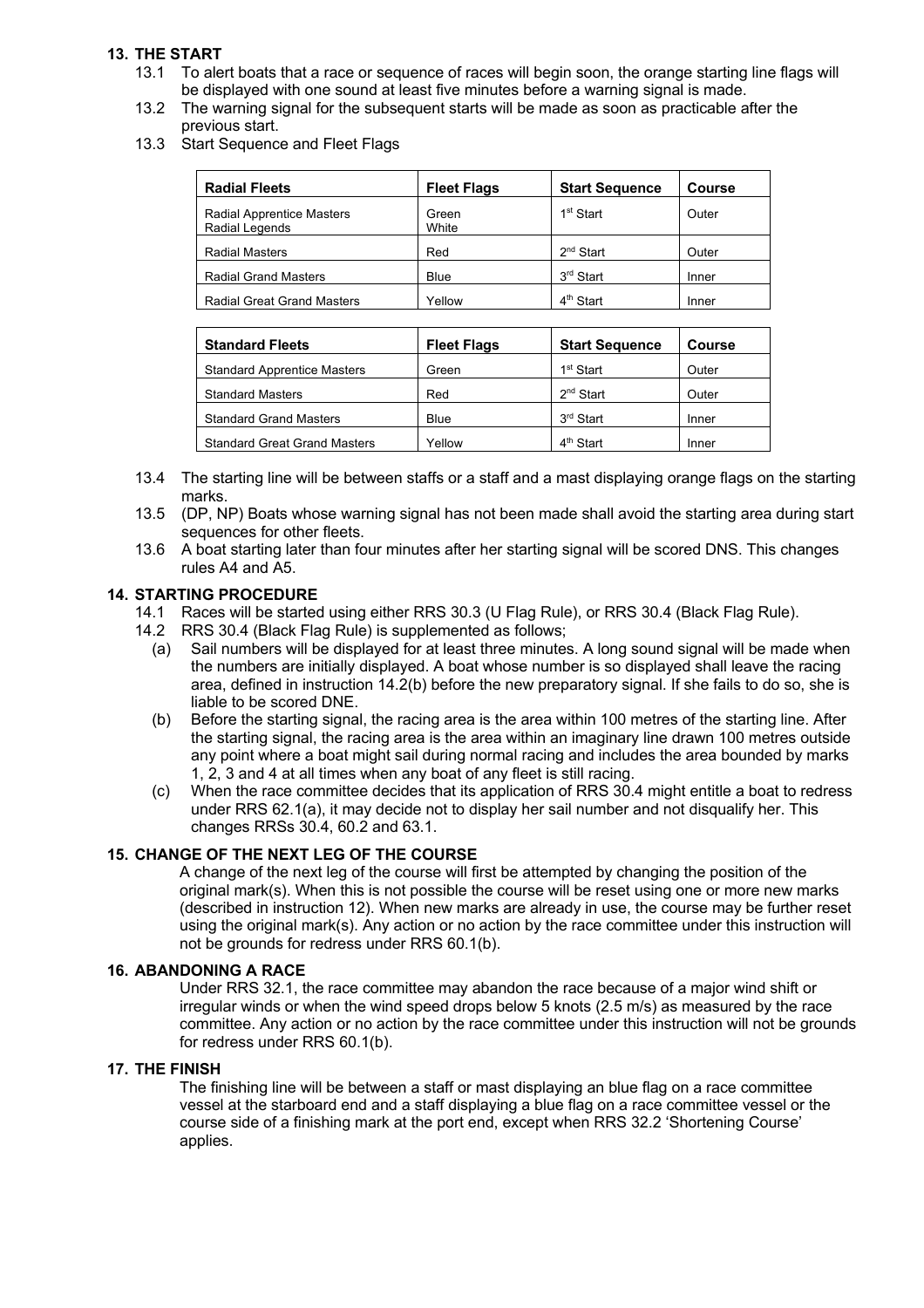#### **18. PENALTY SYSTEM FOR BREACHES OF RSS 42**

- 18.1 Appendix P will apply with the following changes:
	- (a) If a first penalty is signalled after a boat has crossed the finish line, a scoring penalty of 10% rounded to a whole number (rounding 0.5 upward) of the number of entries will be added to the boat's score. However, she shall not be scored worse than DSQ.
	- (b) RRS P3 is replaced with "If a boat has been penalized for the first time under RRS P1.2 and the race is restarted or resailed the penalty is cancelled, but it is counted to determine the number of times she has been penalized during the regatta."
	- (c) RRS P4 is replaced with "An action by the jury under RRS P1.2 shall not be grounds for a request for redress by a boat. The jury may initiate a redress hearing and may give redress for an action under RRS P1.2 by a member of the jury or its designated observer". This changes RRS 60.1(b).
- 18.2 A boat that has either retired from or been disqualified in a race for a second or subsequent breach of RRS 42 shall not compete in that race if it is restarted or resailed. This changes RRS 36. For the purposes of this instruction a race is 'restarted or resailed' when it has the same race number as a previously abandoned or recalled race, even if the race is resailed on a later date, or is resailed as part of a final series instead of a qualifying series. If she competes in that race, she shall be disqualified without a hearing and that score shall not be excluded (DNE) and the jury will consider calling a hearing under RRS 69.1(a).

#### This means:

| Yellow<br>Flag  | Immediate penalty<br>action by boat | After a general recall<br>or a postponement or<br>an abandonment | No action<br>by boat  | After a general recall<br>or a postponement<br>or an abandonment |
|-----------------|-------------------------------------|------------------------------------------------------------------|-----------------------|------------------------------------------------------------------|
| 1st             | Two turns / 10%<br>(SI 18.1(a))     | Can restart                                                      | <b>DSQ</b>            | <b>Can restart</b>                                               |
| 2 <sub>nd</sub> | Retire (RET)                        | Shall not restart                                                | <b>DNE</b>            | <b>Shall not restart</b>                                         |
| $3+$            | Retire (DNE)                        | Shall not restart                                                | <b>DNE</b><br>Regatta | <b>Shall not restart</b>                                         |

#### **19. TIME LIMIT**

Boats failing to finish within 20 minutes after the first boat in her fleet sails the course and finishes will be scored Did Not Finish (DNF) without a hearing. This changes RRS 35, A4 and A5.

#### **20. PROTESTS**

- 20.1 Protests shall be in writing and delivered to the race office within the protest time limit. Protest forms will be available at the race office. The protest time limit will be set by the jury and posted on the official notice board and may be different for each fleet.
- 20.2 Protest notices will be posted within 30 minutes of the protest time limit for each fleet. Protests will be heard at the jury office.
- 20.3 Notices of protests by the race committee or jury will be posted before the end of the protest time limit to inform boats under RRS 61.1(b).
- 20.4 If RRS N1.4(b) applies, the time limit for requesting a hearing under that rule is 30 minutes after the party was informed of the panel's decision.
- 20.5 On the last scheduled day of racing, a request for redress based on a jury decision under rule 62.2 shall be delivered no later than 30 minutes after the decision was posted.
- 20.6 Decisions of the jury will be final as provided in RRS 70.5.<br>20.7 To request correction of an alleged error in posted race or
- To request correction of an alleged error in posted race or series results, a boat shall complete a scoring enquiry form available at the race office.
- 20.8 A list of boats that, under instruction 18, have been penalized for breaking RRS 42 will be posted after racing each day.

#### **21. WHISTLE SYSTEM**

To encourage boats to take penalties afloat, jury members may blow a whistle when they see what they believe to be a breach of a rule.

#### **22. SCORING**

- 22.1 Four races are required to be completed to constitute a championship.
- 22.2 When fewer than four races have been completed, a boat's score will be the total of her race scores.
- 22.3 When four or more races have been completed, a boat's score will be the total of her race scores excluding her worst score.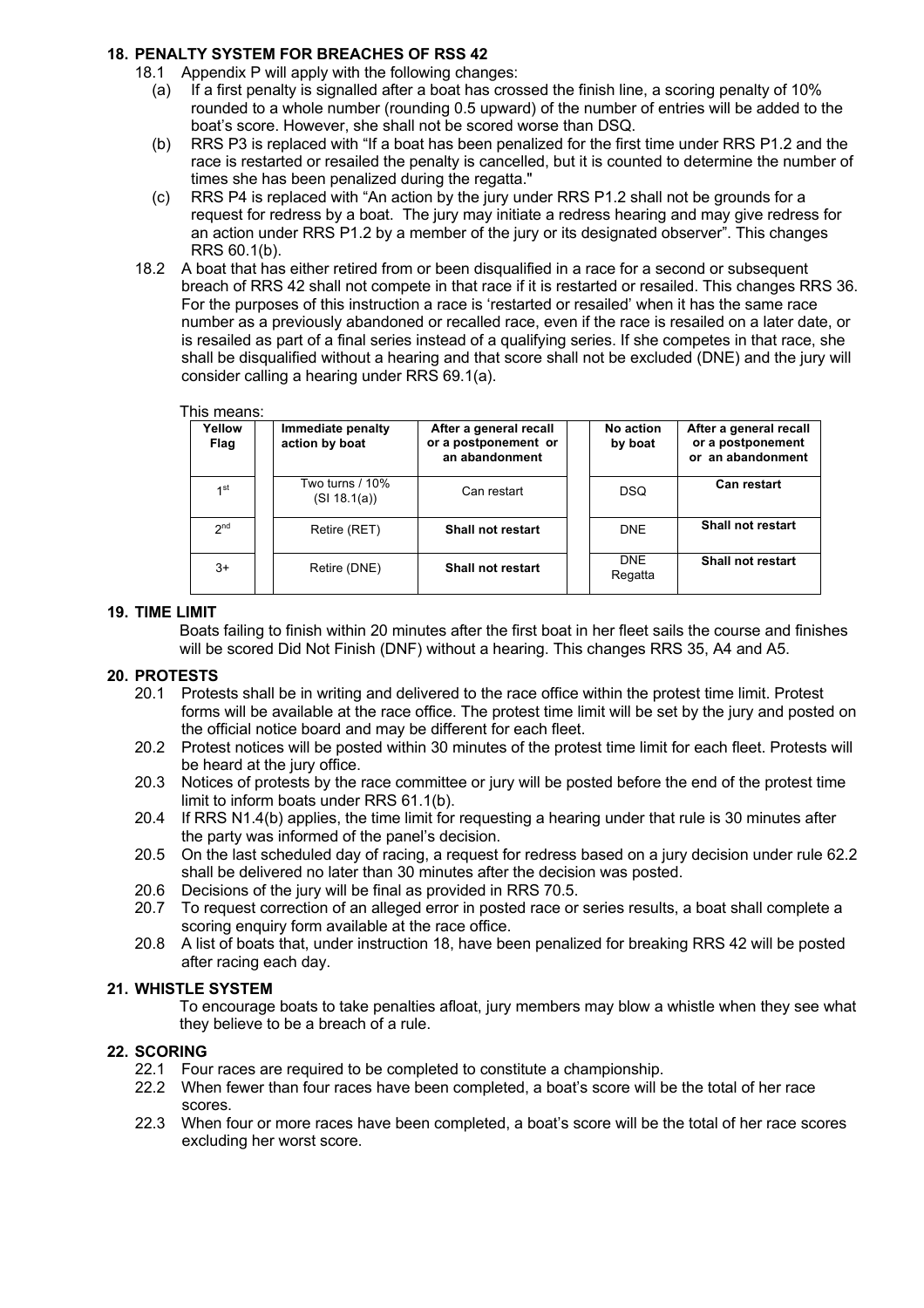#### **23. TITLES & PRIZES**

## **Laser Masters' Championship**

- 23.1 Prizes will be awarded in accordance with the ILCA Honour Awards By-Law for each of the following:
	- Laser Standard Apprentice
	- Laser Standard Master
	- Laser Standard Grand Master
	- Laser Standard Great Grand Master
	- Laser Radial Apprentice Men & Women combined
	- Laser Radial Master Men & Women combined
	- Laser Radial Grand Master Men & Women combined
	- Laser Radial Great Grand Master Men & Women combined
	- Laser Radial Apprentice Women
	- Laser Radial Master Women
	- Laser Radial Grand Master Women
	- Laser Radial Great Grand Master Women
	- Laser Radial Legend
- 23.2 Women's results will be determined by the series score in the combined Men & Women competition. (Note: These results will be extracted from the overall results and published without recalculation.)
- 23.3 Where competitors in several age categories start together the age category results will be extracted and calculated separately.

## **ILCA Cube Prizes**

23.4 ILCA cube prizes will be awarded in accordance with the ILCA Honour Award By-Law.

## **24. COACH/SUPPORT BOATS AND COACHES/TEAM LEADERS MEETING (DP, NP)**

- 24.1 There will be a coaches/team leaders meeting every morning from 21 March 2020, 2.5 hours before the first warning signal of the day. The objectives of these meetings are to receive feedback from the coaches on the regatta organization, exchange viewpoints and inform the coaches about changes in the sailing instructions and regatta organization in general.
- 24.2 All coach/support boat drivers shall confirm registration of their boats and submit the names and sail numbers of the sailors they are supporting at the race office before 1800 on 21 March 2020.
- 24.3 Each coach/support boat shall clearly display an identification number supplied at registration. No other individual support boats shall be used.
- 24.4 Each coach/support boat shall carry at least three hazard warning tapes for the purposes of SI 25.6. The tape is available from the race office.
- 24.5 Each coach/support boat is required to carry a VHF radio capable of transmitting and receiving all international ship-to-ship channels.
- 24.6 Except when participating in rescue operations, team leaders, coaches, parents and other support personnel (coach/support boats) shall stay more than 100 meters from any point where a boat might sail during normal racing and completely outside the area bounded by marks 1, 2, 3, and 4 from the time of the preparatory signal for the first fleet to start until all boats have finished or the race committee signals a postponement or abandonment of **all fleets**. When boats are finishing coach/support boats shall stay more than 100 meters outside and to windward of the starboard end of the finish line until all boats in all fleets have finished.
- 24.7 Coach/support boat drivers and crews shall wear a flotation device or other adequate personal buoyancy securely fastened at all times when afloat except briefly while changing or adjusting clothing or personal equipment. Wet suits and dry suits do not constitute adequate personal buoyancy.
- 24.8 When the coach/support boat engine is running coach/support boat drivers shall be connected to a device that will stop the engine if the boat driver falls out the boat or is otherwise not in control of the boat.
- 24.9 If a coach/support boat does not comply with instructions 24.3, 24.4, 24.5, 24.6, 24.7 or 24.8 a discretionary penalty may be applied by the jury to some or all associated competitors and may include restrictions on the movement of their coach/support boat.

## **25. SAFETY (NP, DP)**

- 25.1 Competitors shall wear a flotation device or other adequate personal buoyancy securely fastened at all times when afloat except briefly while changing or adjusting clothing or personal equipment. Wet suits and dry suits do not constitute adequate personal buoyancy. This changes rule 40.
- 25.2 Competitors who require assistance should wave one arm with hand open. If no assistance is required, the arm should be waved with fist closed.
- 25.3 If considered necessary a competitor may be ordered by a race organization boat to abandon his or her boat and board a patrol boat.